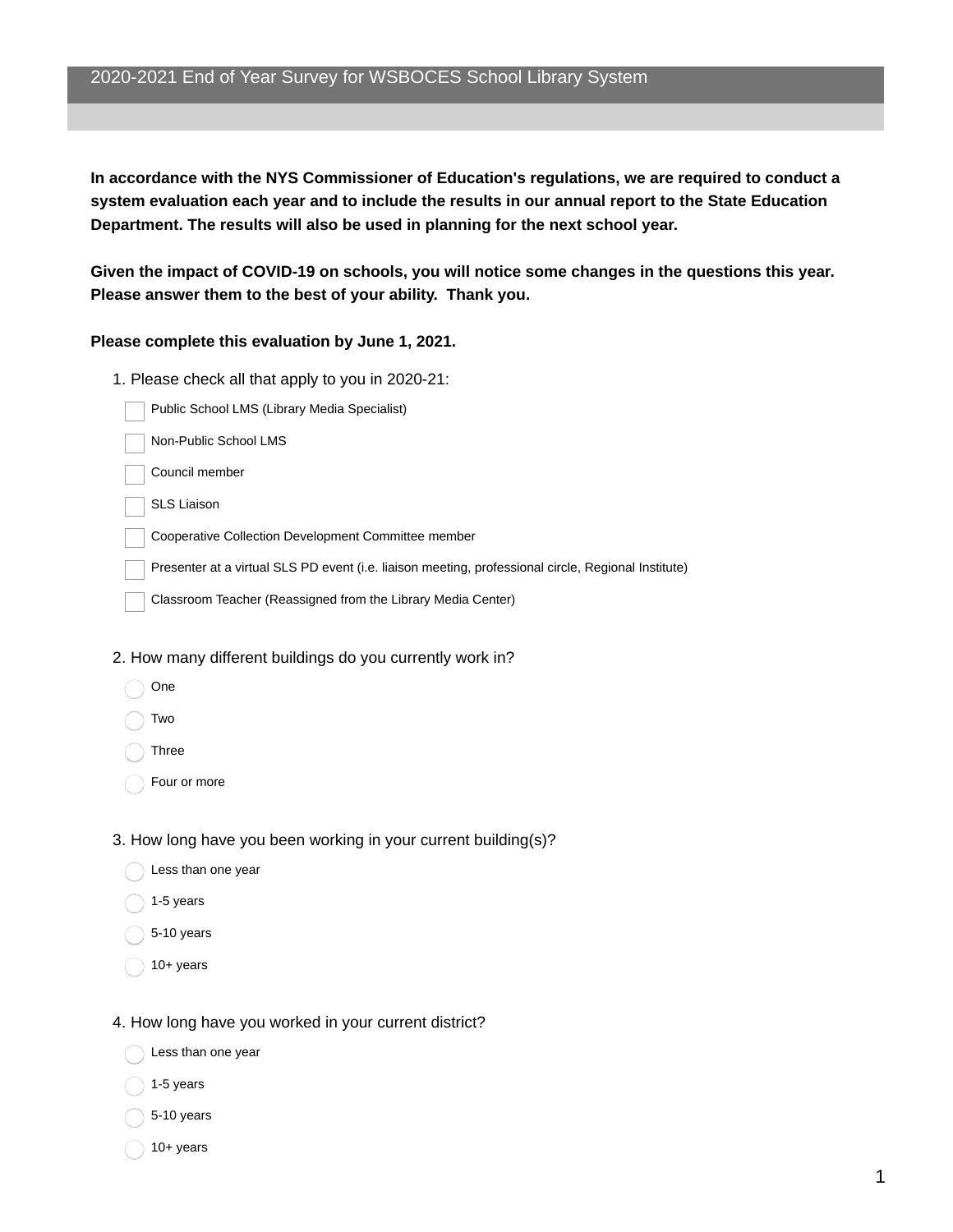- 5. Are you working in a full-time or part-time position?
	- Full-time
	- Part-time

### 6. How long have you worked as an SLMS?

- Less than one year
- $\bigcirc$  1-5 years
- $\bigcirc$  5-10 years
- $\bigcap$  10+ years

# 7. Please check all that apply. Does your library have:

| Telephone                          |
|------------------------------------|
| Printer                            |
| Copy/Fax machine                   |
| Internet access                    |
| Wireless internet access           |
| Library website                    |
| Interactive White Board/SmartBoard |
| 3-D printer                        |
| Document camera                    |
| Class set of chrome books or ipads |
| VR handsets or goggles             |
| Green screen                       |
| Other technology (please specify)  |
|                                    |
|                                    |

# 8. Is your library automated?

- Yes
- ◯ No
- 9. Does your school have a one to one initiative?
	- Yes
	- No
	- It's being planned.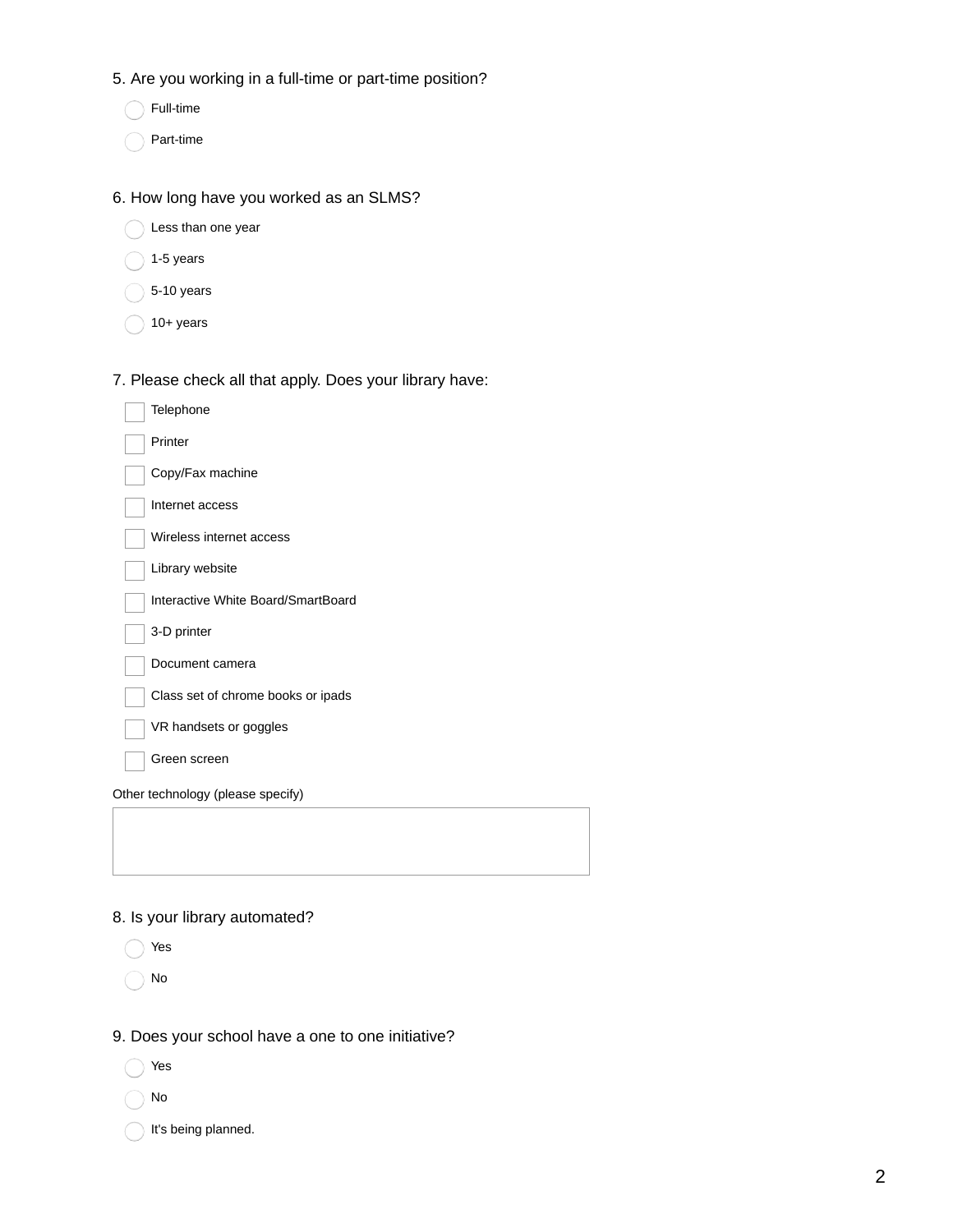10. If your building has a one to one initiative, how many students have been given devices?

| All in the building                |
|------------------------------------|
| All in a particular grade          |
| Anyone in need for remote learning |
| Other (please specify)             |
|                                    |
|                                    |

11. Please describe your library program during COVID-19.

12. Have your MARC records been uploaded to the Union catalog this school year?

| Yes |
|-----|
| N٥  |

13. Please check all that apply. What form of interlibrary loan have you used?

| Within district                                        |
|--------------------------------------------------------|
| <b>Between districts</b>                               |
| Through SLS office                                     |
| Public library                                         |
| Virtual (i.e. sending an article to someone via email) |
| None this year                                         |
| Other (please specify)                                 |
|                                                        |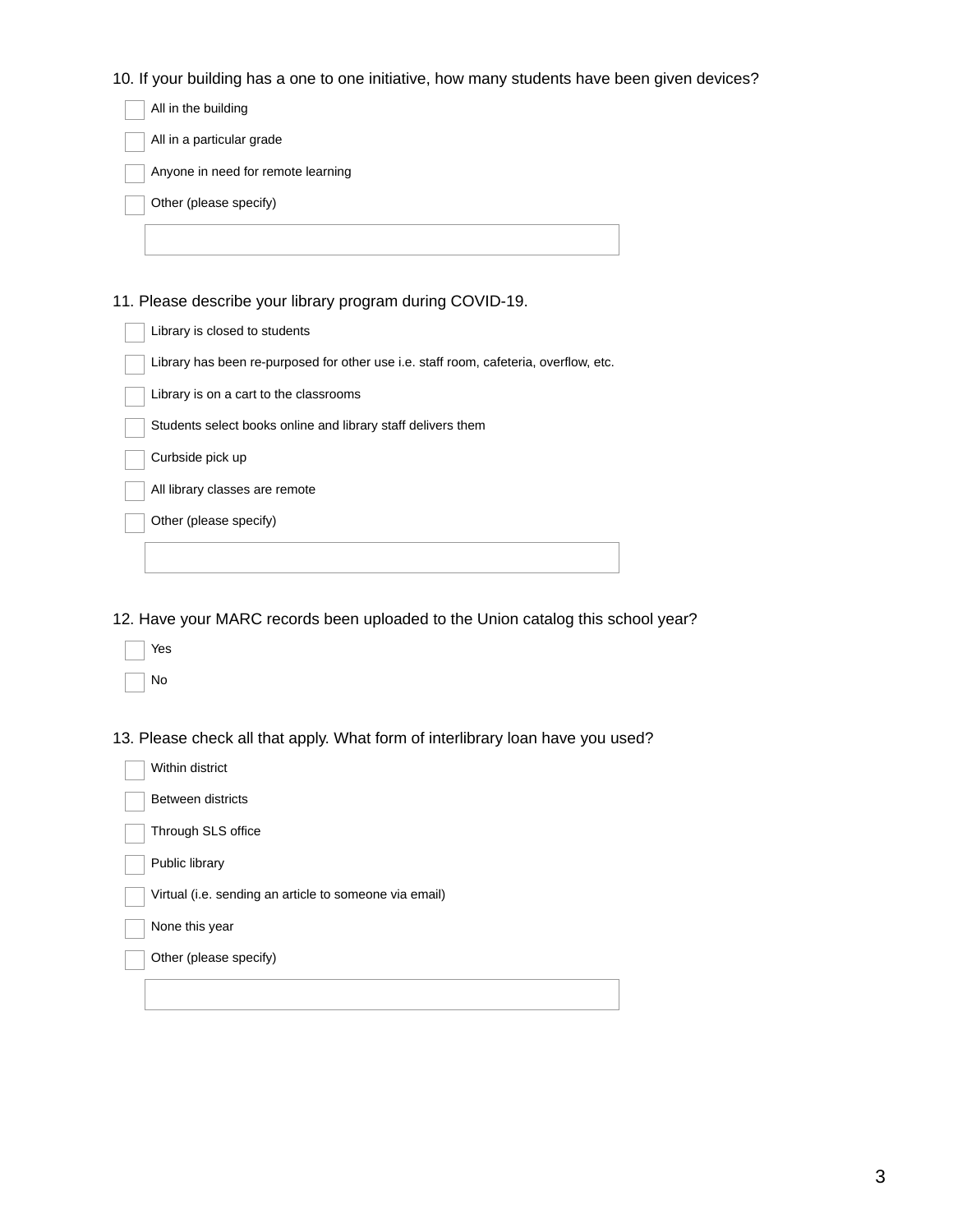14. I have used interlibrary loan for: (select all that apply)

| Books for students                       |
|------------------------------------------|
| Periodicals/articles for students        |
| Professional books                       |
| Professional articles                    |
| Books for teachers and/or administrators |
| Equipment                                |
| Not applicable                           |
| Other (please specify)                   |
|                                          |

15. Indicate delivery methods used for interlibrary loans.

| School District courier                |
|----------------------------------------|
| U.S.Mail                               |
| Commercial carrier (Fed Ex, UPS, etc.) |
| Personal delivery                      |
| Online                                 |
| Other (please specify)                 |
|                                        |

16. If you participate in interlibrary loans, and have a courier or delivery service, how many stops at your school per week for pick-up or delivery occur?

| 1 time per week        |
|------------------------|
| 5 times per week       |
| 10 times per week      |
| Other (please specify) |
|                        |

17. How much has ILL helped improve your ability to provide resources?



Very much

Somewhat

Very little

Not at all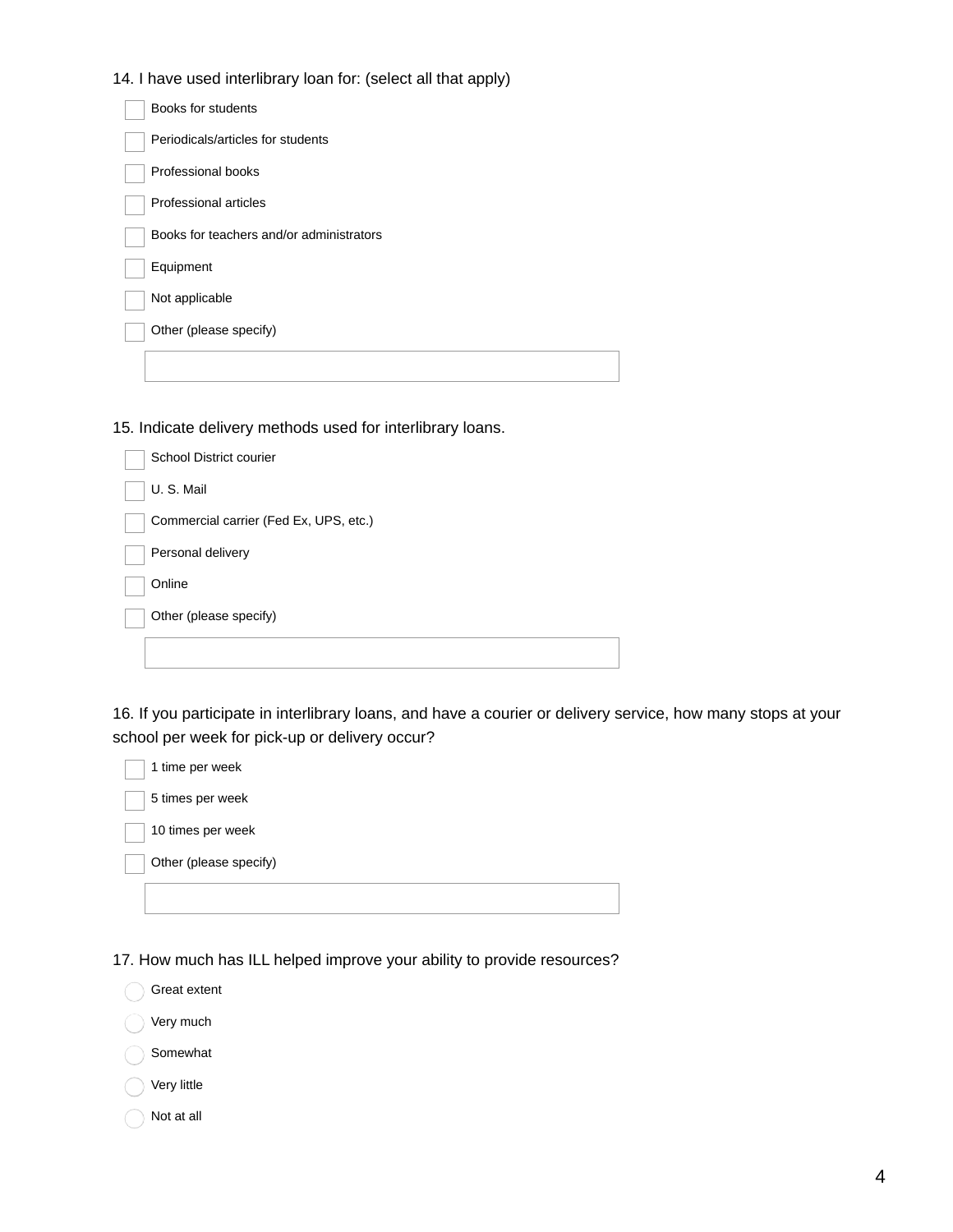### 18. Please report on your library's interlibrary loan activity.

| Total number of items you<br>provided (loaned)          |  |
|---------------------------------------------------------|--|
| Total number of items you<br>received (borrowed)        |  |
| Total number of requests<br>you received for loans that |  |
| were unfilled                                           |  |
| Total number of requests                                |  |
| you made to borrow that<br>were unfilled                |  |

19. What do you do to showcase your school library program? (select all that apply)

| Newsletters/flyers/brochures                                                  |
|-------------------------------------------------------------------------------|
| Web presence i.e. website, eboard, Google Classroom                           |
| Email to staff & administrators                                               |
| Social media i.e. blog, Twitter, FaceBook                                     |
| Hall displays and signs                                                       |
| In school announcements or broadcasts                                         |
| Virtual presentations at meetings i.e. faculty, department, school board, PTA |
| Virtual presentations at outside conferences or workshops                     |
| Other (please specify)                                                        |
|                                                                               |
|                                                                               |

20. When do you provide extra support to students such as virtual office hours? (select all that apply)

- Before school
- During lunch
- During my prep period
- After school

During a set time

Not applicable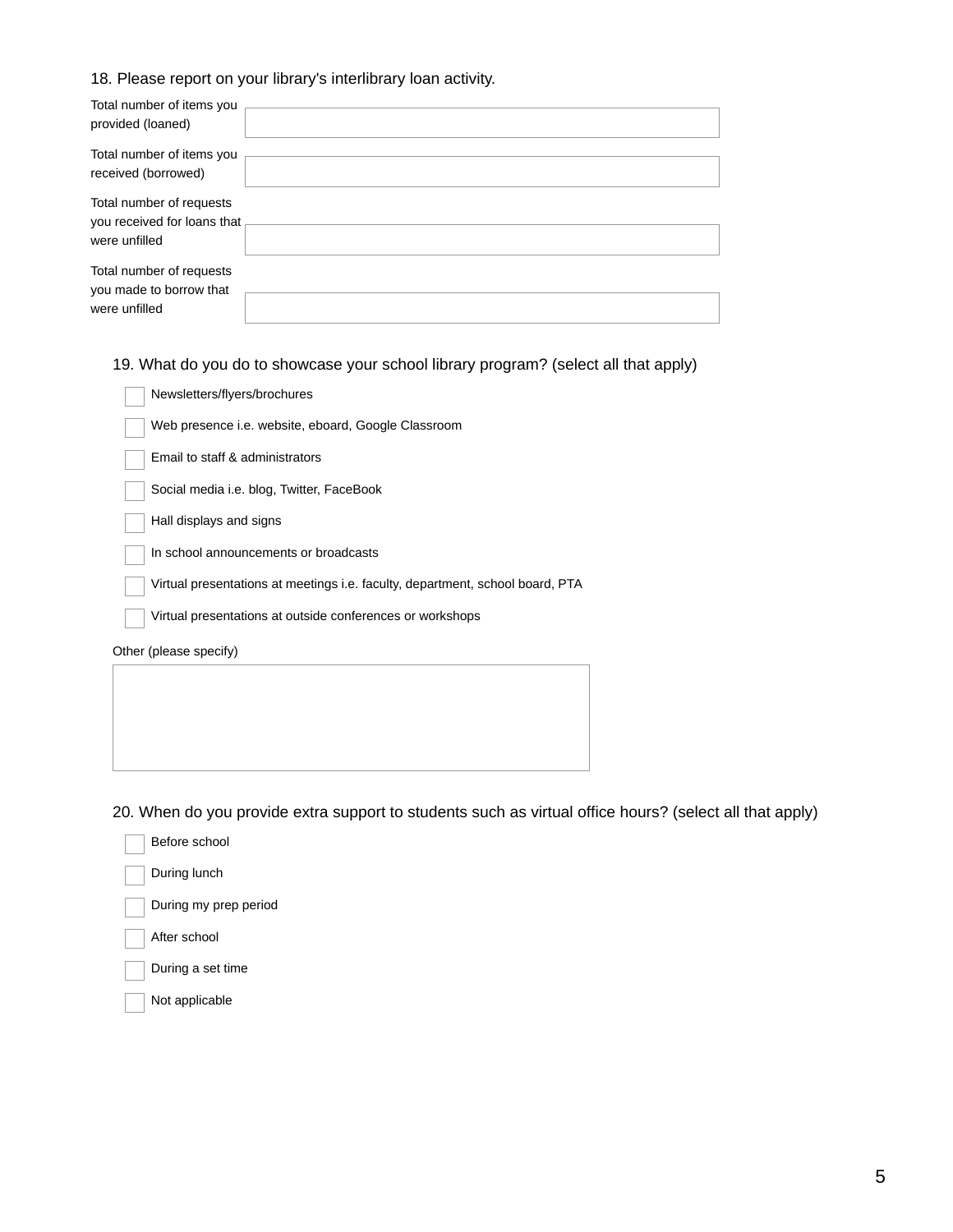21. Approximately what amount of your work is devoted to the following tasks? (The intent of this question is to get a feel for how much time you spend on a variety of possible activities.) It is understood that during COVID-19 some of these will no longer be happening.

|                                                                                                                      | None | Very little | Some | Quite a bit | Most |
|----------------------------------------------------------------------------------------------------------------------|------|-------------|------|-------------|------|
| Working one-to-one with<br>students remotely                                                                         |      |             |      |             |      |
| Working with a class of<br>students face-to-face                                                                     |      |             |      |             |      |
| Working with a class of<br>students remotely                                                                         |      |             |      |             |      |
| Working with the<br>teaching staff                                                                                   |      |             |      |             |      |
| Enhancing your school<br>library program<br>(curriculum related,<br>lesson planning,<br>professional<br>development) |      |             |      |             |      |
| Clerical duties (shelving,<br>processing books)                                                                      |      |             |      |             |      |
| Collection development<br>and cataloging                                                                             |      |             |      |             |      |
| Other activities related to<br>your school library<br>program i.e. budget<br>planning                                |      |             |      |             |      |
| Troubleshooting<br>technology issues for<br>students and staff                                                       |      |             |      |             |      |
| Other school assigned<br>duties (not library<br>related)                                                             |      |             |      |             |      |
| Other (please specify)                                                                                               |      |             |      |             |      |

22. Does your library have a "Career" or "Job & Education" or "College" center/collection? (Physical or virtual)

Yes

No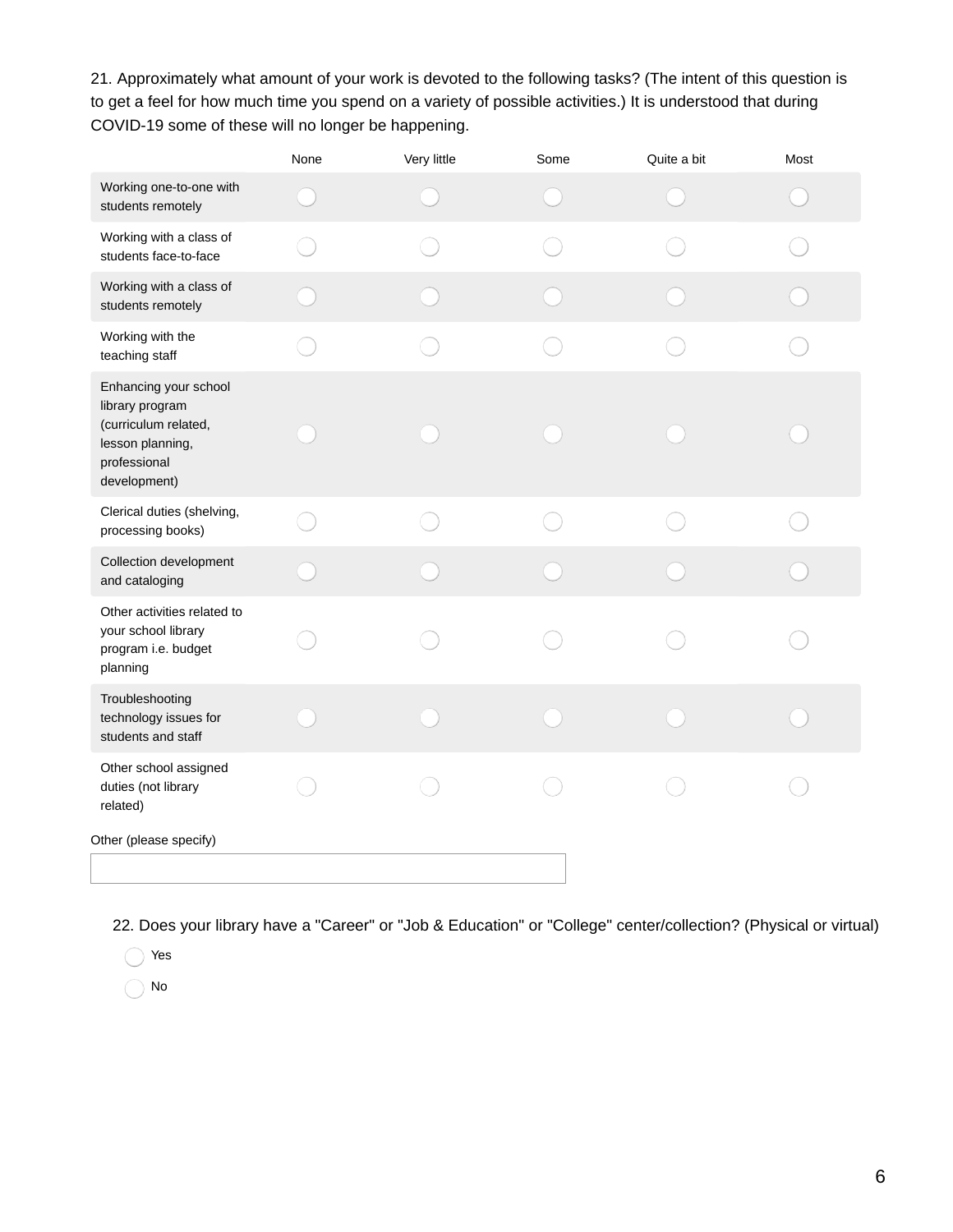23. Does your library have a "special" collection? This generally means a collection on a topic that is not part of the core curriculum.

Yes No

If yes, describe what kind of special collection it is.

24. Did you use the State Education Department "School Library Media Program Evaluation" (SLMPE) rubric to evaluate your library program this year?

- Yes
- No
	- What is the SLMPE rubric?

25. If you completed the SLMPE rubric, did you review the results with your school administrator?

- Yes
- No

I did not complete the SLMPE rubric.

26. If you completed the SLMPE rubric, did you use the results to set goals for improving your library program?

- Yes
- No
- I did not complete the SLMPE rubic.

27. Did you use the AASL Framework for Learners when creating library lessons this year?

- Yes
- No

28. Did you use the Empire State Information Fluency Continuum (ESIFC) when creating library lessons this year?

- Yes
- No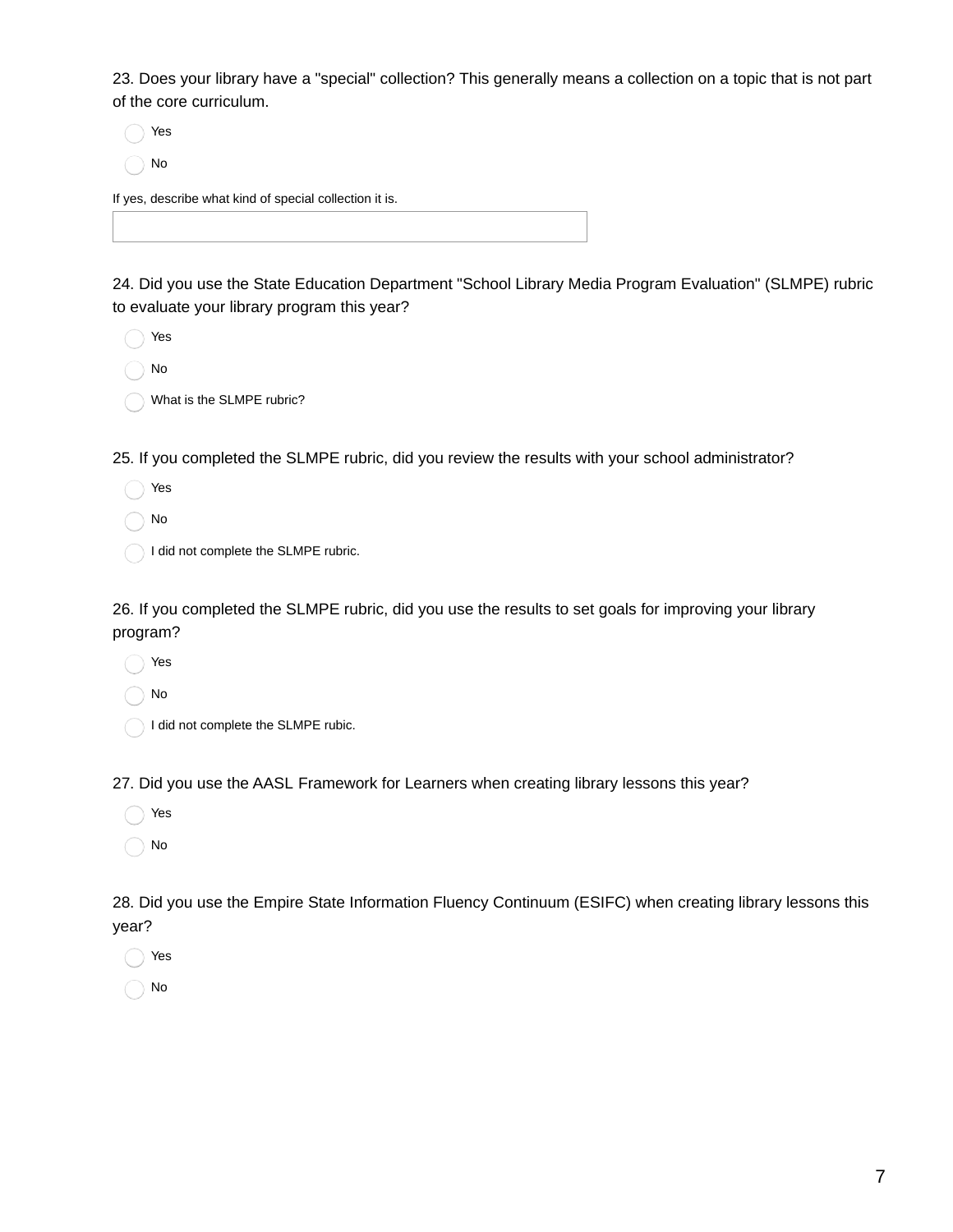29. How would you rate your communication with your district liaison?

| Excellent                   |
|-----------------------------|
| Better than satisfactory    |
| Satisfactory                |
| Less than satisfactory      |
| None                        |
| Who is my district liaison? |
|                             |

30. How would you rate your communication with other WSBOCES member libraries?

| Excellent                |  |  |
|--------------------------|--|--|
| Better than satisfactory |  |  |
| Satisfactory             |  |  |
|                          |  |  |

C Less than satisfactory

None

31. How would you rate your communication and/or collaboration with your local public library?

| Excellent                |
|--------------------------|
| Better than satisfactory |
| Satisfactory             |
|                          |

Less than satisfactory

None

32. How would you rate your communication with the School Library System?

Excellent

Better than satisfactory

Satisfactory

Less than satisfactory

None

33. Have the emails that you have received from the School Library System helped you professionally?

- Yes
- No

Sometimes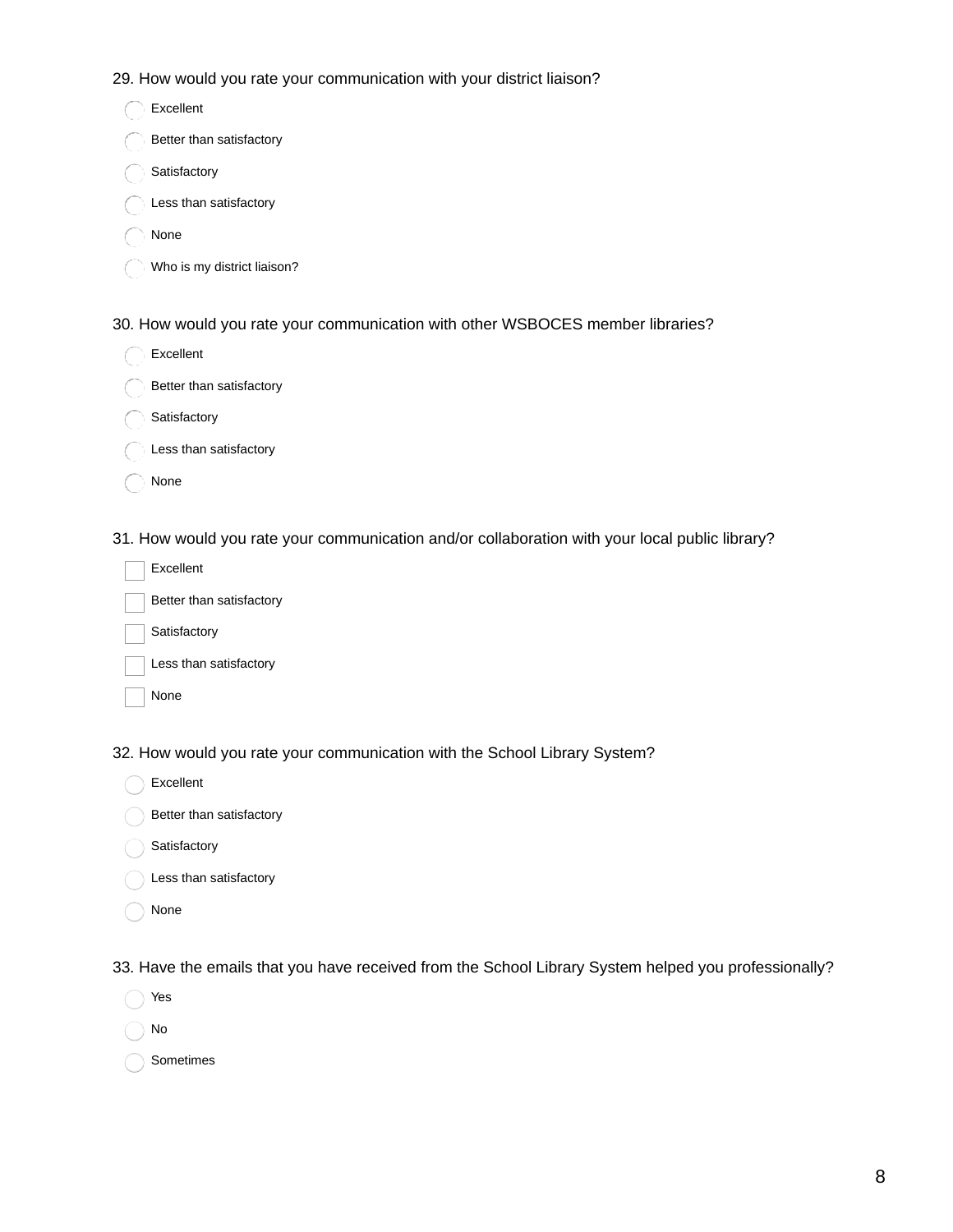34. I would like to receive information from the School Library System related to:

| Webinars/Courses/Workshops                                 |
|------------------------------------------------------------|
| Conferences                                                |
| Other Professional Development opportunities               |
| Advocacy                                                   |
| ALA, NYLA, SSLMA                                           |
| <b>State Standards</b>                                     |
| <b>General Educational Resources</b>                       |
| <b>Library Resources</b>                                   |
| Free products/Grants                                       |
| Library related job postings                               |
| Technology                                                 |
| Online Resources and Tools                                 |
| Awards to apply for                                        |
| Google related stuff                                       |
| STEM/STEAM/MakerSpace                                      |
| Vendor info                                                |
| Providing services and instruction for special populations |
| Providing distance and remote learning                     |
| I want it all                                              |
| Other (please specify)                                     |
|                                                            |

35. What do you anticipate will happen to your library resources budget for 2021-22?

| Overall book budget will go up                                                                    |
|---------------------------------------------------------------------------------------------------|
| Overall book budget will remain the same                                                          |
| Overall book budget will go down                                                                  |
| Overall online resources budget (including ebooks) will go up                                     |
| Overall online resources budget (including ebooks) will remain the same                           |
| Overall online resources budget (including ebooks) will go down                                   |
| Overall budget for other resources (i.e. technology, MakerSpace items, etc.) will go up           |
| Overall budget for other resources (i.e. technology, MakerSpace items, etc.) will remain the same |
| Overall budget for other resouces (i.e. technology, MakerSpace items, etc.) will go down          |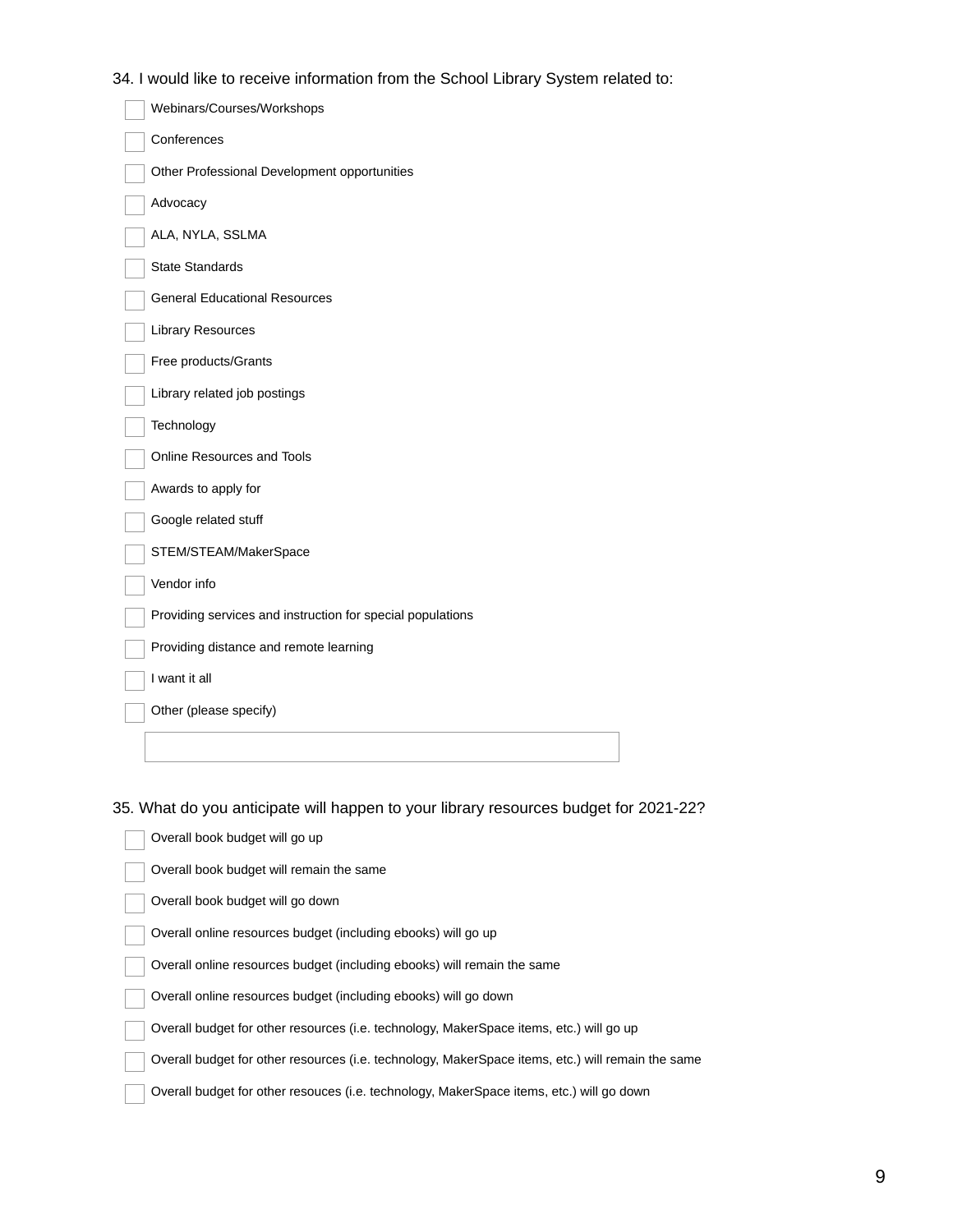36. If your budget is changing, why do you think that is happening?

| Changes in student population |  |
|-------------------------------|--|
| COVID related                 |  |
| Local economy changes         |  |
| Administrative priorities     |  |
| Other (please specify)        |  |
|                               |  |

37. Has the School Library System contributed to your professional learning?

| ۷ρ<br>c<br>۰. |
|---------------|
|               |

No

38. Which opportunities for professional learning did you participate in during the 2020-21 school year?

| Liaison meeting with professional learning                   |
|--------------------------------------------------------------|
| Professional Circle                                          |
| Regional Institute                                           |
| Leadership & Information Symposium - Celebrate Our Successes |
| New Librarians Orientation                                   |
| Vendor workshop                                              |
| Zoom chats with other librarians                             |
| None                                                         |

39. If you did not participate in any professional learning opportunities offered by the School Library System, please explain why not.

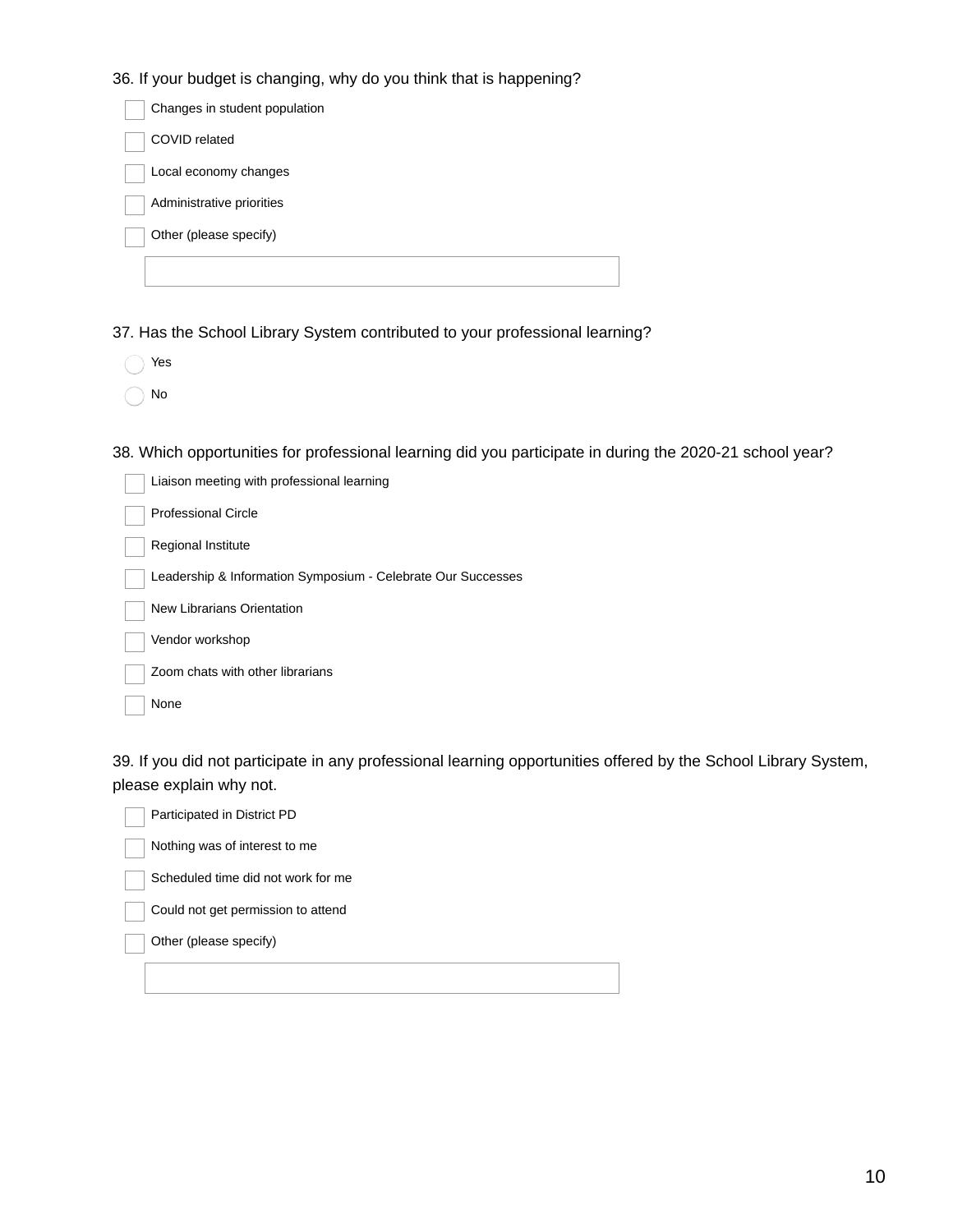40. In planning for the next school year which professional learning opportunities would interest you? (select all that apply)

| Leadership                                 |
|--------------------------------------------|
| Technology                                 |
| Reading Literacy                           |
| ELL/ENL                                    |
| Digital Literacy/Internet Safety           |
| Advocacy/Professional Awareness            |
| Distance/Remote Learning                   |
| <b>Book Discussion</b>                     |
| AASL Standards for School Libraries        |
| <b>State Standards</b>                     |
| Professional Book/Discussion               |
| Inquiry/Research                           |
| Empire State Information Fluency Continuum |
| STEM/STEAM                                 |
| MakerSpaces                                |
| Working with Special Populations           |
| Diversity/Equity/Inclusion                 |
| Social Emotional Learning                  |
| Other (please specify)                     |
|                                            |
|                                            |

# 41. Are there any particular speakers or presenters that you would like to hear from?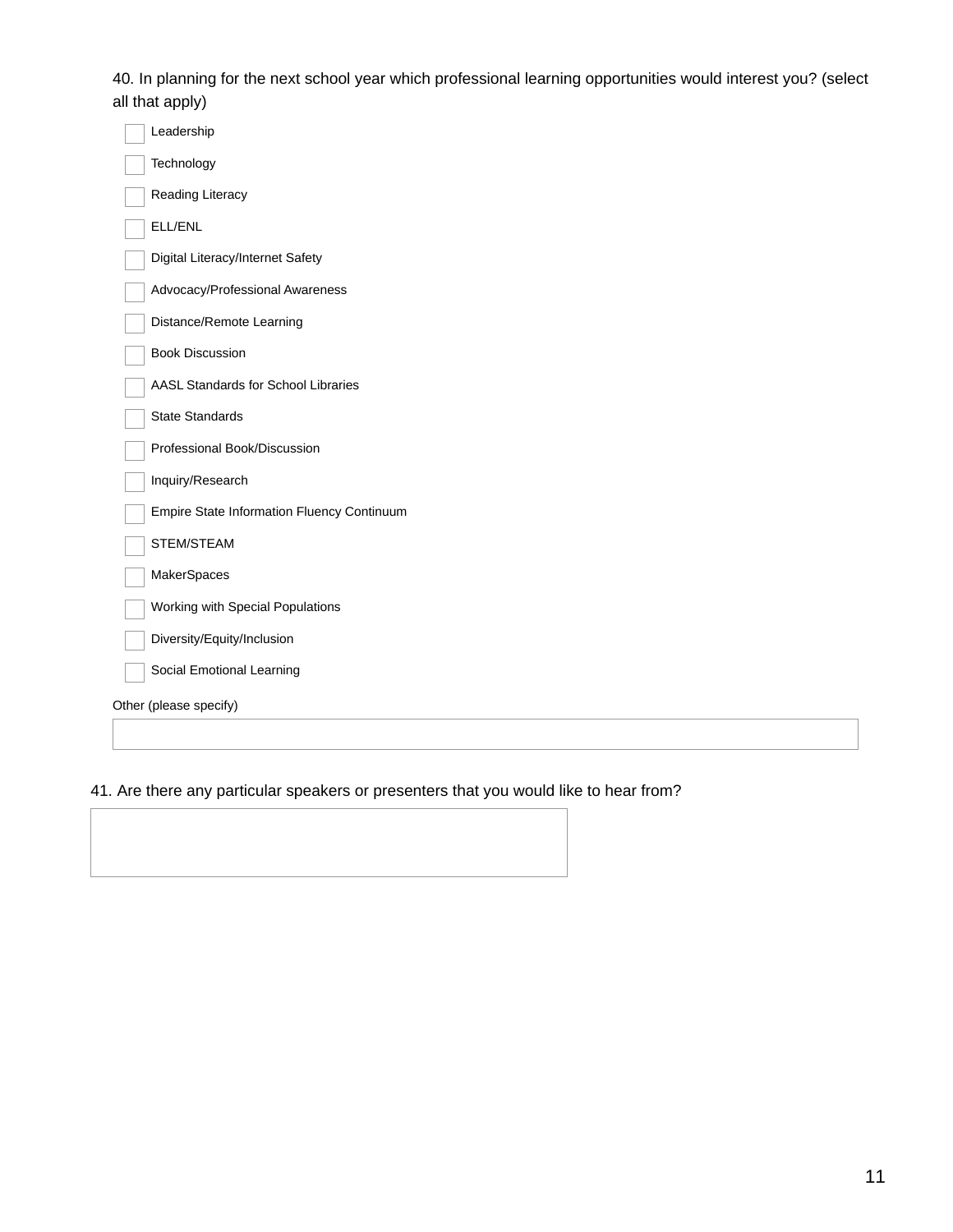42. Do you have knowledge and/or experience on a particular topic that you would like to share with your colleagues as part of School Library System professional learning next year?

Yes No

If yes, please explain, and BE SURE TO INCLUDE YOUR NAME HERE:

43. Does your library have a MakerSpace/STEM Lab/STEAM Lab?

| Yes |
|-----|
| No  |

Yes but currently closed due to COVID

44. The SLS has provided access to TeachingBooks.net this year. Please include all types of use that you are aware of.



45. The SLS has purchased 100 ebooks through Rosen epoint plus for your use. Have you accessed any of these ebooks?

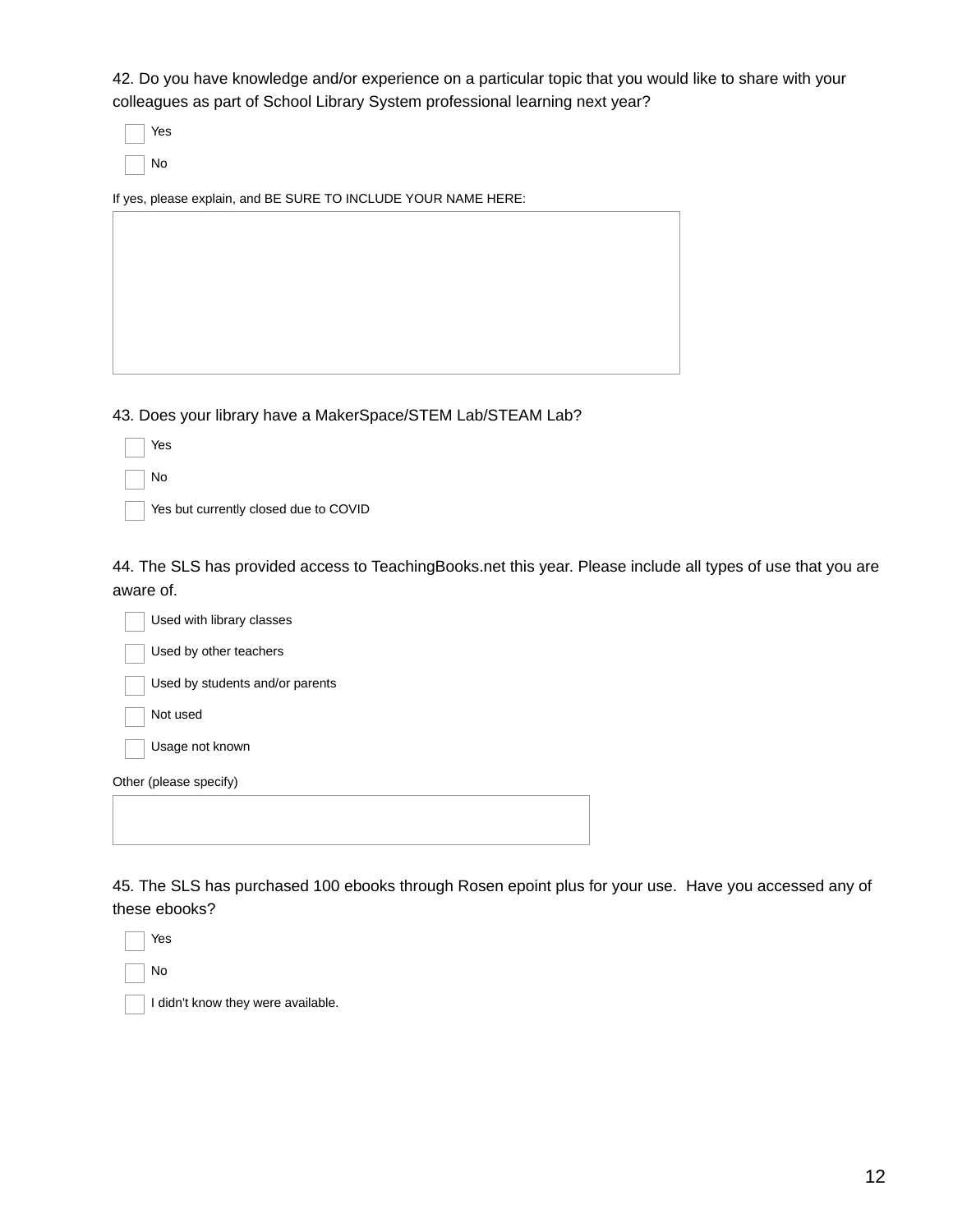46. The SLS has purchased Rosen CyberSmarts, Teen CyberSmarts, and six titles from the "Spotlight on Civic Action" interactive eBooks series for all SLS members. Have you used these resources?

Yes No

I was not aware of these resources being available.

47. Please rate the ease of use of the "Online Resources Spreadsheet and Pricelist" for ordering products through SLS.

| Excellent |
|-----------|
|           |

Good

Fair

Poor

48. Did you visit the SLS LibGuide this year? If yes, what sections were you looking for?

| I did not visit the SLS LibGuide                       |
|--------------------------------------------------------|
| Information related to professional development events |
| Member directory                                       |
| Calendar of upcoming events                            |
| Useful links                                           |
| Handouts from past workshops or meetings               |
| Vendor information                                     |
| Other (please specify)                                 |
|                                                        |

49. How would you rate the overall impact of the SLS on your library programs?

Excellent

Better than satisfactory

- Satisfactory
- Less than satisfactory
- Poor